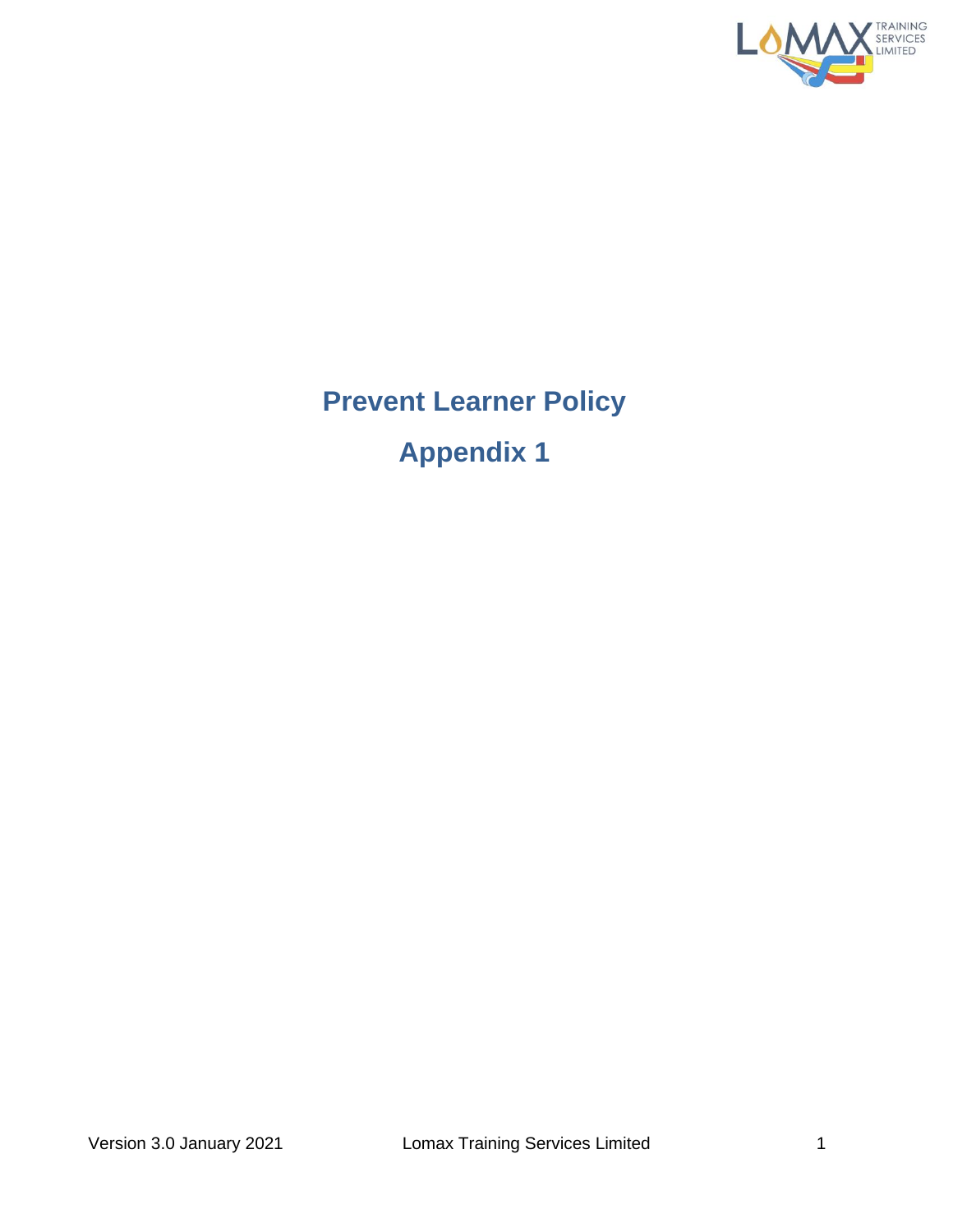

## **CONTEST**

The CONTEST strategy reflects the changing terrorist threat and incorporates new Government policies on counter-terrorism. The aim of CONTEST is to reduce the risk to the UK and its interests overseas from terrorism, so that people can go about their lives freely and with confidence.

All management and staff at Lomax Training Services Limited understand and comply with the Counter-Terrorism and Security Act 2015 having "due regard to the need to prevent people from being drawn into terrorism". This duty is known as the **Prevent duty**.

We are aware of the increased risk of online radicalisation, to radicalise young people, children and their families through the use of social media and the internet. As with managing other safeguarding risks, staff are alert to changes in behaviour which could indicate that colleagues and learners who are in need have help or protection. Learners at risk of radicalisation may display different signs or seek to hide their views. Staff will use their professional judgement in identifying learners who might be at risk of radicalisation and act proportionately.

General safeguarding principles apply to keeping learners safe from the risk of radicalisation as set out in the relevant statutory guidance 'Keeping Children Safe in Education September 2016'. All staff complete Prevent training and hold an up-to-date certificate.

Unusual activity or behaviour which seems out of place maybe terrorist related. Anyone who notices such behaviour are urged to pass on any information to the confidential, free phone anti-terrorism hotline on 0800 789 321.

## **The Prevent Strategy Policy**

The Prevent strategy produced by the government in 2011, is part of an overall counter-terrorism strategy, CONTEST. The aim of the strategy is to reduce the threat to the UK from terrorism by stopping people becoming terrorists or supporting terrorism.

There is a clear approach to implementing the Prevent duty and keeping learners safe from the dangers of radicalisation and extremism. We tackle any instances of discrimination and aim to be alert to potential risks from radicalisation and extremism.